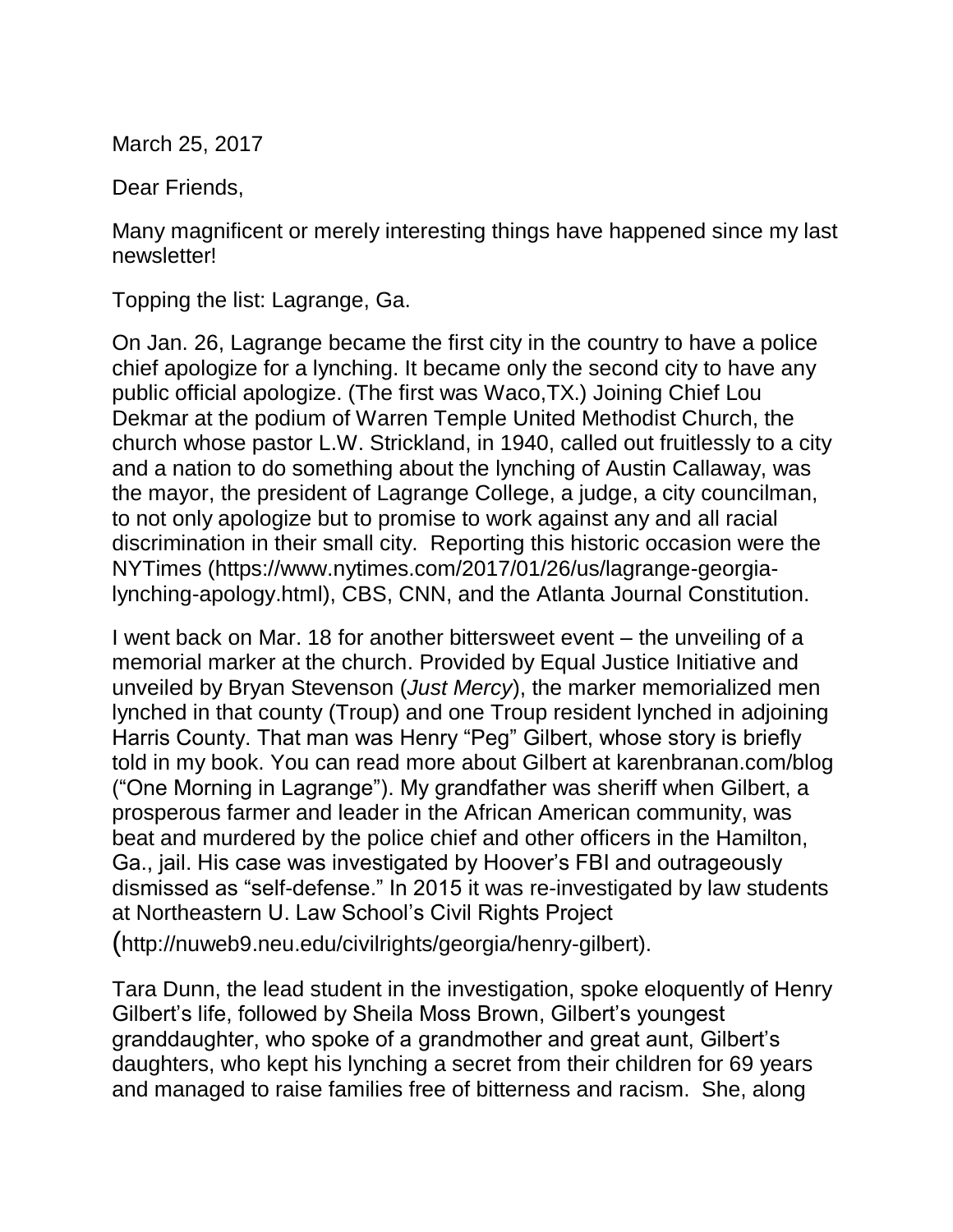with many other descendants, had traveled from far places to a town their great grandmother and her daughters were terrorized into fleeing; many, including Brown, were there for the first time. Austin Callaway's large family was also there, as was the family of Rev. L.W. Strickland, who was also memorialized on the plaque for his bravery in speaking out against Callaway's lynching when few others did. The "few others" were women of the all-white Women's Methodist Society. Also in attendance was the Davidson family, some of whom were also beaten but not murdered in the Hamilton jail. The Northeastern Law School link above provides more information on this family's travals.

In another first, a different white minister stood before each of the family groups and apologized for the sins of their predecessors in ignoring the lynching of their family member as well as for white ministers throughout history in turning their heads against centuries of slavery, lynching and other forms of racial oppression. Chills swept my body as I realized the Baptist preacher apologizing to the Gilbert family resembled my sheriff grandfather who'd turned his head. (http://www.ajc.com/news/what-wasour-hearts-georgia-pastors-apologize-for-pastlynchings/IhhfuYwqKqG1NmJcCe1qEP/)

After this service, we convened to the white First Baptist Church for a Homecoming service conducted by Equal Justice Initiative's Kiara Boone. We were all invited to share our thoughts and feelings at an open mic. I took my turn to tell of my great sorrow and shame at my grandfather's failure to do his duty and protect Gilbert and the Davidson families and turned my attention to whites in the room. We are the ones whose ancestors created this mess, I said, and we are the ones who currently, with other whites, keep it going, and we must all begin to come forward, to reveal history and to work with one another on our racism. After I spoke Kiara said more about how it's not just a matter of individual attitudes but of systemic racism. I must be careful to be more specific about that allimportant fact when I speak in the future.

The next morning we faced the dark and the cold in the cemetery where Austin Callaway is believed to be buried. Several young African American women approached me in the dark to ask "Are you the lady who wrote the book?" and to thank me and take my picture. The father of one of them asked, "What did you write about?" and when I told him, he asked, "Where in Harris County did your people live?" When I told him Hamilton, he smiled and said, "So did mine." "What's your name?" I asked. "Willie Williams," he